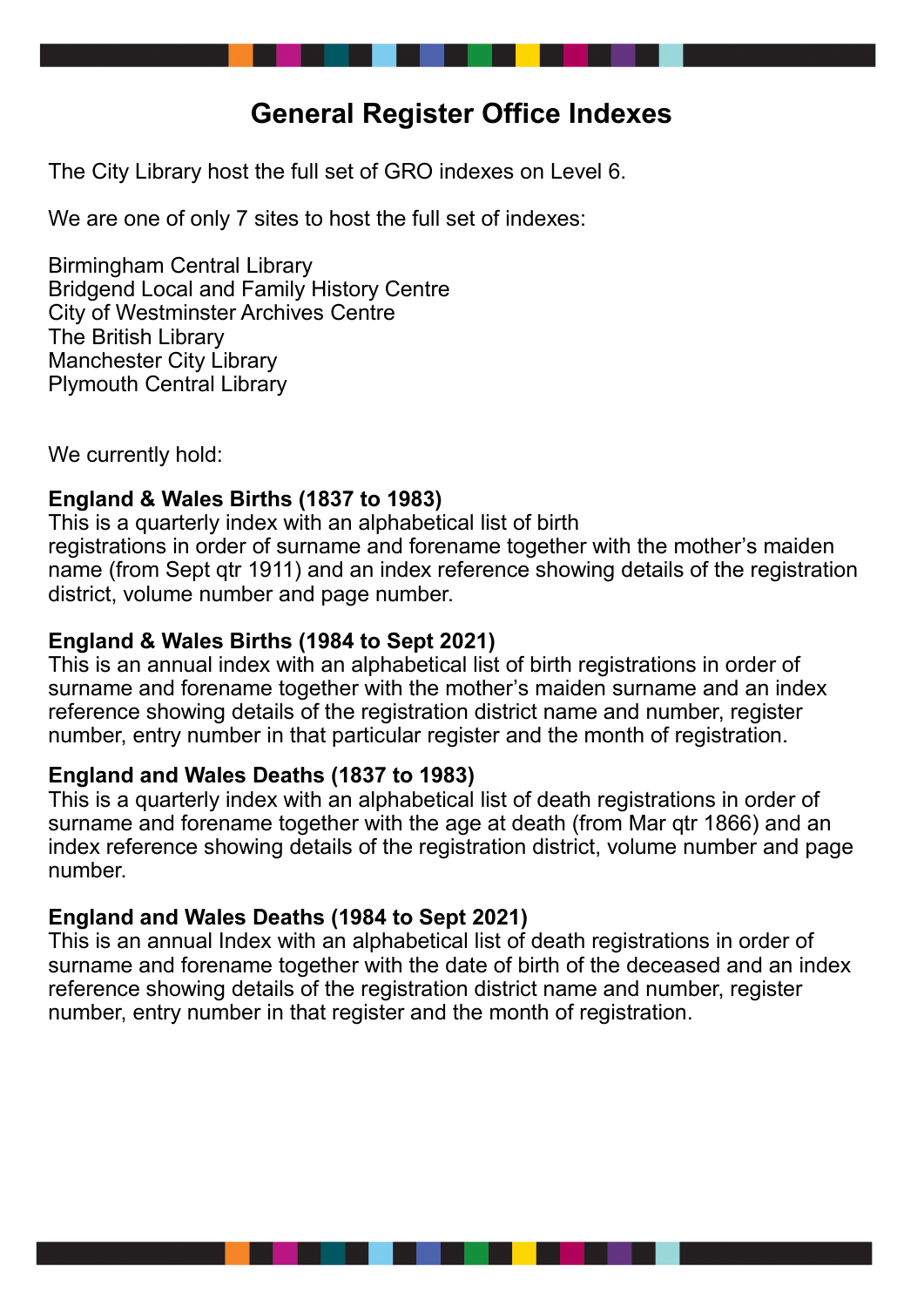#### **England and Wales Marriages (1837 to 1983)**

This is a quarterly index with an alphabetical list of marriage registrations in order of surname and forename together with the surname of the other party to the marriage (from Mar qtr 1912) and an index reference showing details of the registration district, volume number and page number.

#### **England and Wales Marriages (1984 to 2019)**

This is an annual index comprising of an alphabetical list of marriage registrations in order of surname and forename together with the surname of the other party to the marriage and an index reference showing details of the registration district name and number, month of registration, page number, entry number and source code which provides the link to the open marriage register.

The indexes for the following events vary in format but in each case provide a minimum of a surname and forename together with a year and place of the event and an index reference number

#### **Overseas Birth Records (1761 to 2016)**

The records for these events are of Regimental records, Ionian Island records, Marine records, Army records, Air Records, Consular records and High Commission records.

#### **Overseas Deaths Records (1761 to 2016)**

The records for these events are of Regimental Records, Ionian Island Records, Marine Records, Army Records, Natal and South African Forces, Service Dept Records, War Deaths by service and rank, Air Records, Consular Records and High Commission Records.

## **Overseas Marriage Records (1761 to 2016)**

The records for these events are of Army Records, Article 6 and Article 18 Marriages, Ionian Island Records, Service Dept Records, Consular Records and High Commission Records.

## **Adopted Children's Index 1927 to 1969**

This index is partly in blocks of years (1927 to 1946) (1947 to 1951) and thereafter annual and with an alphabetical list of adopted persons in order of surname and forename and an index reference showing details of the year of birth (from1947), the date of entry, entry number and volume number.

## **Adopted Children's Index 1949 to 2020**

This index is a combined index covering all adoption registrations between 1970 and 2009 in order of the year of birth followed by an alphabetical list in order of surname of the adopted person together with the forename of the adopted person of aged 18 years or over and an index reference showing details of volume number and entry number.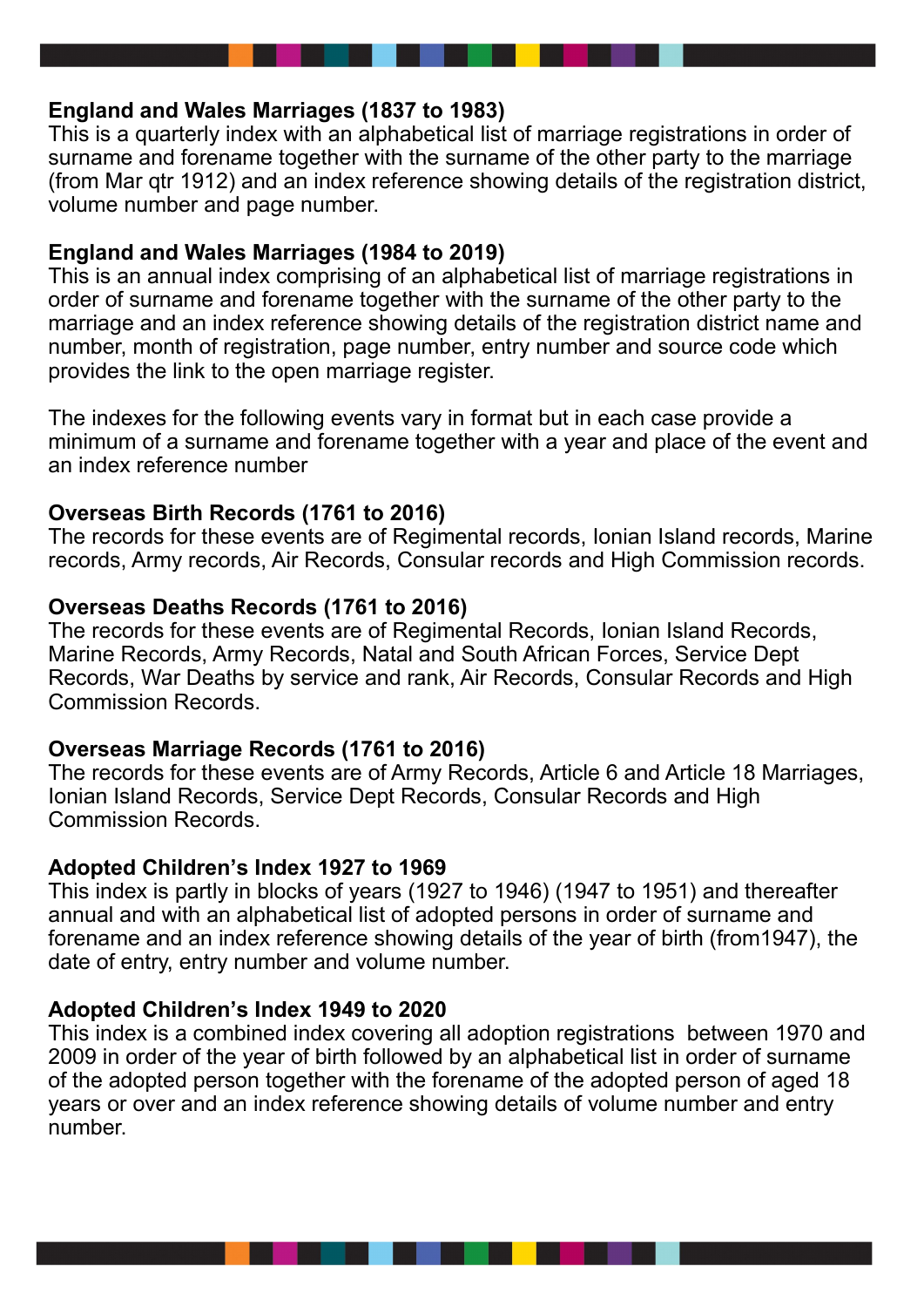#### **England and Wales Civil Partnerships December 2005 to December 2020**

This is a combined index covering all Civil Partnership registrations between December 2005 and December 2008. The index is an alphabetical list in order of surname and forenames together with the details of the partners surname and forenames and an index reference showing details of the year of formation, registration authority and registration entry number.

#### **Overseas Civil Partnerships December 2005 to December 2018**

This is a combined index covering all Civil Partnership registrations between December 2005 and December 2008. The index is an alphabetical list in order of surname and forenames together with the details of the partners surname and forenames and an index reference showing details of the year of registration, post name (city or country) and type (forces, high commission or consular) and page number.

## **Applying for certificates**

The quickest way to order a certificate is to go to [www.gro.gov.uk](http://www.direct.gov.uk/gro) and then follow the links to ordering a certificate. You can order a certificate and pay for it online.

#### **You can telephone**

0300 123 1837 Monday – Friday: 8am – 8pm Saturday: 9am – 4pm

## **Post**

You can contact them by post by writing to: Certificate Services Section General Register Office PO Box 2 **Southport** PR8 2JD

If you want to order a certificate by post you can download an application form and guidance note via www.gro.gov.uk or write to GRO at the address shown above confirming the number and type of application forms required.

## **Local Register Office**

A local register office will have the original register of births, marriages or deaths and if you know that the event you are interested in occurred in the district that they cover, you can approach the local register office for a certificate.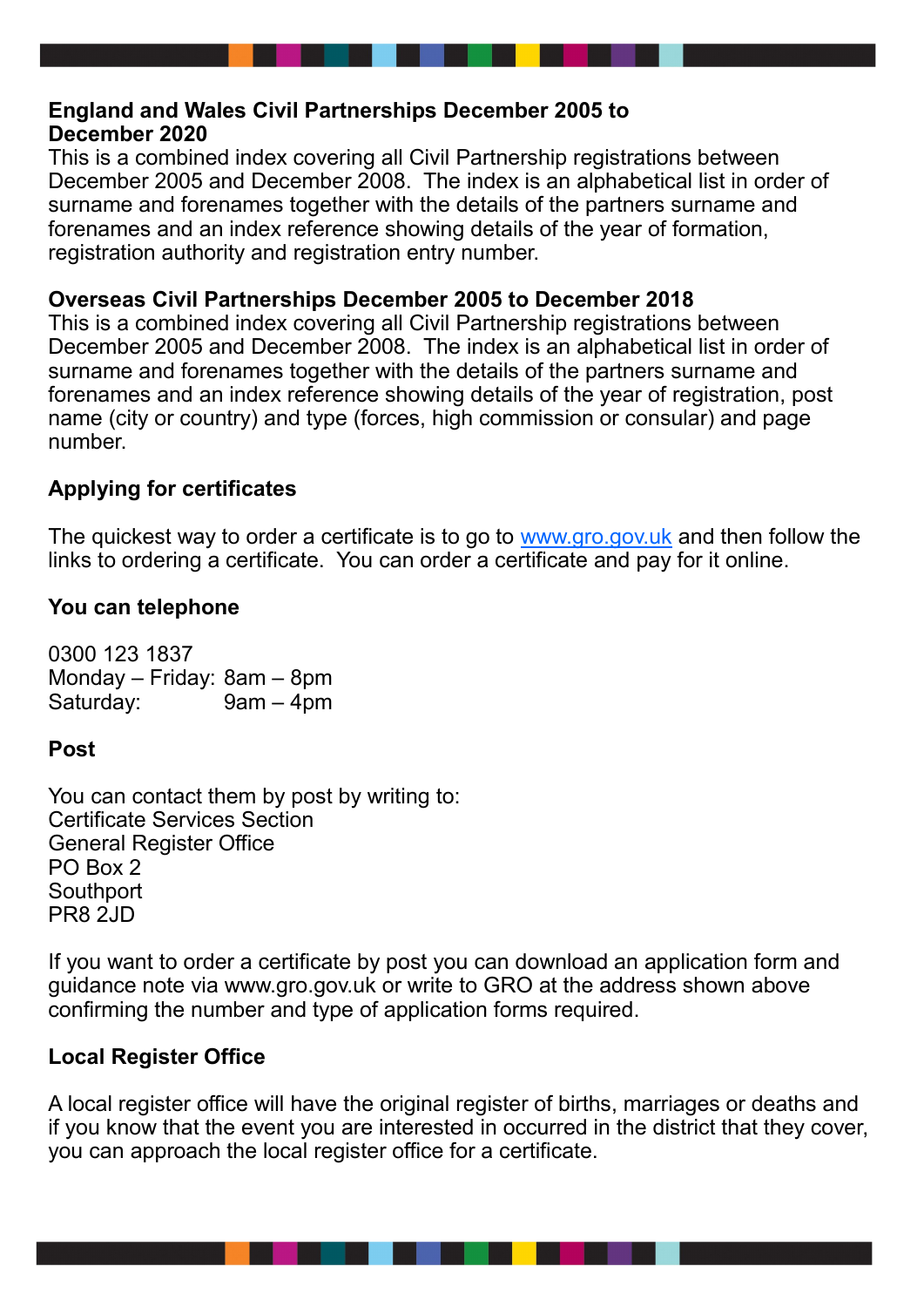#### **What certificates can be applied for?**

- **Births**
- **Marriages**
- **Deaths**
- **Civil Partnerships**
- **Overseas Life events (Births, Marriages & Deaths)**
- **Adoption \***

\*The indexes contain the adopted names of individuals, but there is no link whatsoever to the original birth records. Customers would need to know specific details to be able to find a GRO Index in the Adopted Chidren's register i.e. adopted name and year of birth.

#### **What is an adoption certificate?**

An adoption certificate is a replacement birth certificate in the adopted person's new name. It can be used for all legal purposes in place of the original birth certificate. The adoption certificate will also contain legal information relating to the adoption.

A full adoption certificate shows date of birth, place and country of birth, adoptive forename and surname, gender, name and surname, address and occupation of adoptive parent(s), date of adoption order, date on which the adoption granted, and name of the court.

A short adoption certificate only shows date, place and country of birth, adoptive forename and surname, and gender. It carries no reference to adoption.

You can order adoption certificates online, if the event took place after 1927, you need full details of the event or supply the certificate index reference.